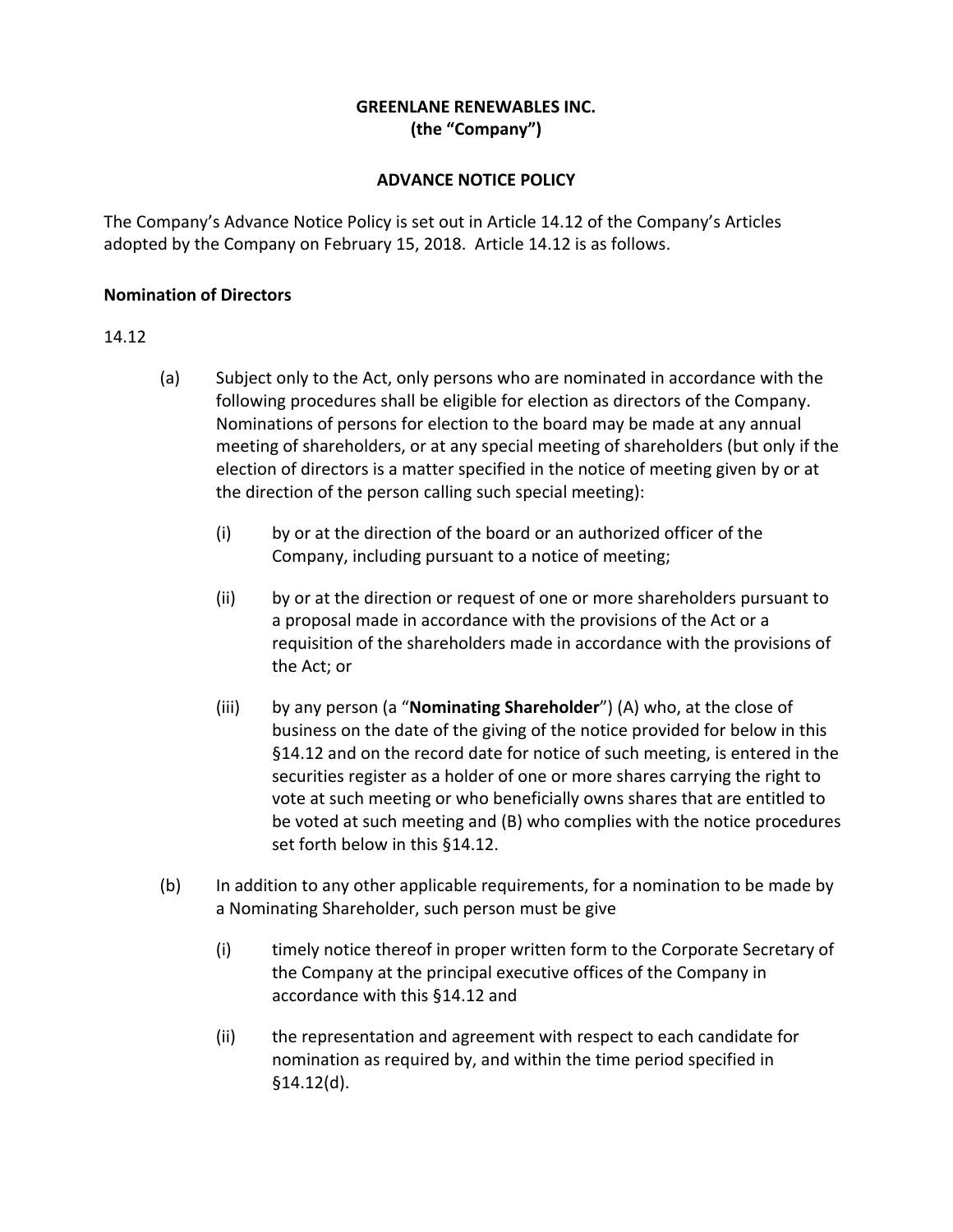- (c) To be timely under §14.12(b)(i), a Nominating Shareholder's notice to the Corporate Secretary of the Company must be made:
	- (i) in the case of an annual meeting of shareholders, not less than 30 nor more than 65 days prior to the date of the annual meeting of shareholders; provided, however, that in the event that the annual meeting of shareholders is called for a date that is less than 40 days after the date (the "**Notice Date**") on which the first public announcement of the date of the annual meeting was made, notice by the Nominating Shareholder may be made not later than the tenth (10th) day following the Notice Date; and
	- (ii) in the case of a special meeting (which is not also an annual meeting) of shareholders called for the purpose of electing directors (whether or not called for other purposes), not later than the fifteenth (15th) day following the day on which the first public announcement of the date of the special meeting of shareholders was made.
	- (iii) Notwithstanding the foregoing, the board may, in its sole discretion, waive any requirement in this §14.12(c).
- (d) To be in proper written form, a Nominating Shareholder's notice to the Corporate Secretary of the Company, under §14.12(b)(i) must set forth:
	- (i) as to each person whom the Nominating Shareholder proposes to nominate for election as a director (A) the name, age, business address and residence address of the person, (B) the principal occupation or employment of the person, (C) the class or series and number of shares in the capital of the Company which are controlled or which are owned beneficially or of record by the person as of the record date for the Meeting of Shareholders (if such date shall then have been made publicly available and shall have occurred) and as of the date of such notice, (D) a statement as to whether such person would be "independent" of the Company (within the meaning of sections 1.4 and 1.5 of National Instrument 52‐110 – Audit Committees of the Canadian Securities Administrators, as such provisions may be amended from time to time) if elected as a director at such meeting and the reasons and basis for such determination and (E) any other information relating to the person that would be required to be disclosed in a dissident's proxy circular in connection with solicitations of proxies for election of directors pursuant to the Act and Applicable Securities Laws; and
	- (ii) as to the Nominating Shareholder giving the notice, (A) any information relating to such Nominating Shareholder that would be required to be made in a dissident's proxy circular in connection with solicitations of proxies for election of directors pursuant to the Act and Applicable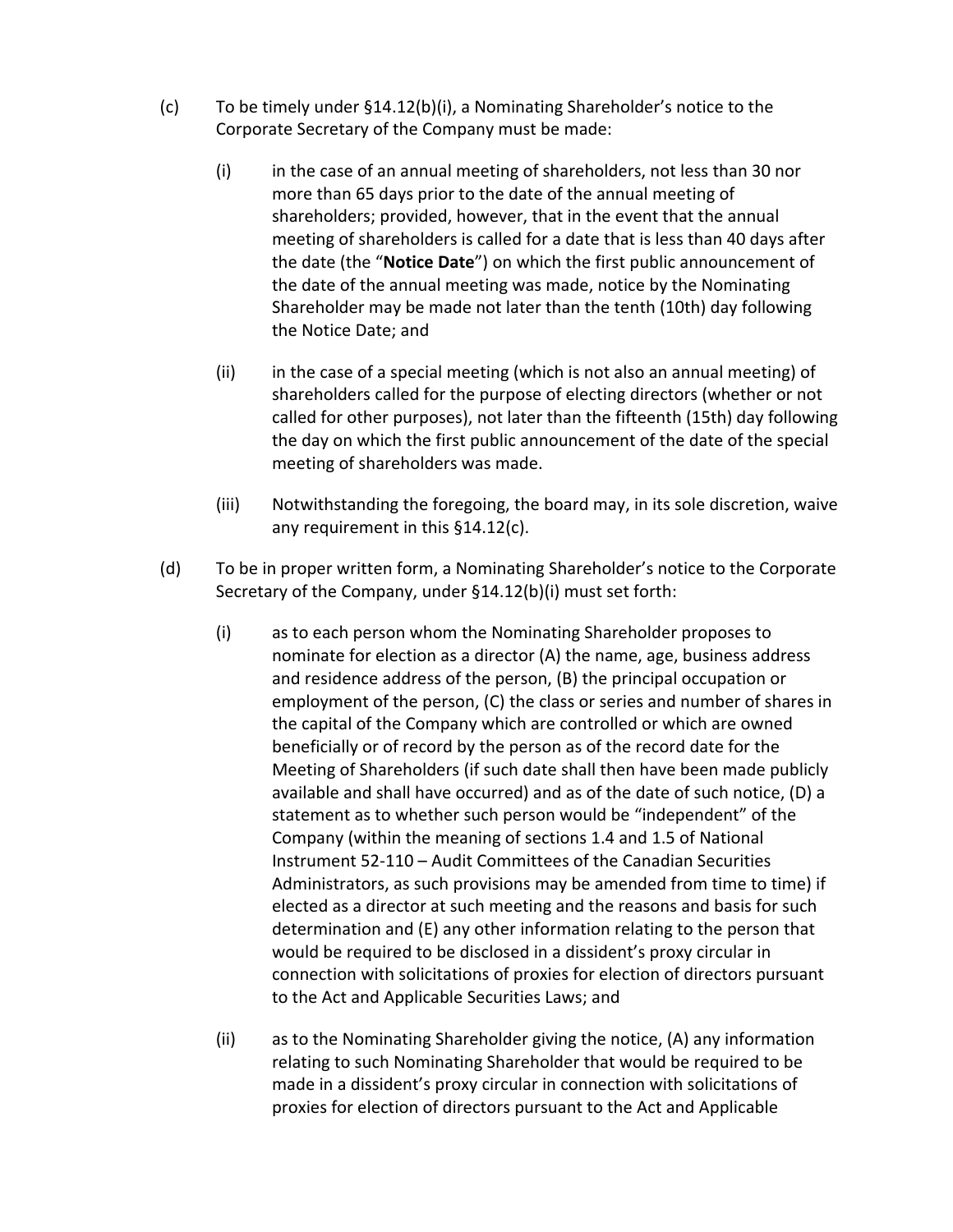Securities Laws, and (B) the class or series and number of shares in the capital of the Company which are controlled or which are owned beneficially or of record by the Nominating Shareholder as of the record date for the Meeting of Shareholders (if such date shall then have been made publicly available and shall have occurred) and as of the date of such notice.

- (e) To be eligible to be a candidate for election as a director of the Company and to be duly nominated, a candidate must be nominated in the manner prescribed in this §14.12 and the candidate for nomination, whether nominated by the board or otherwise, must have previously delivered to the Corporate Secretary of the Company at the principal executive offices of the Company, not less than 5 days prior to the date of the Meeting of Shareholders, a written representation and agreement (in form provided by the Company) that such candidate for nomination, if elected as a director of the Company, will comply with all applicable corporate governance, conflict of interest, confidentiality, share ownership, majority voting and insider trading policies and other policies and guidelines of the Company applicable to directors and in effect during such person's term in office as a director (and, if requested by any candidate for nomination, the Corporate Secretary of the Company shall provide to such candidate for nomination all such policies and guidelines then in effect).
- (f) No person shall be eligible for election as a director of the Company unless nominated in accordance with the provisions of this §14.12; provided, however, that nothing in this §14.12 shall be deemed to preclude discussion by a shareholder (as distinct from nominating directors) at a meeting of shareholders of any matter in respect of which it would have been entitled to submit a proposal pursuant to the provisions of the Act. The chair of the meeting shall have the power and duty to determine whether a nomination was made in accordance with the procedures set forth in the foregoing provisions and, if any proposed nomination is not in compliance with such foregoing provisions, to declare that such defective nomination shall be disregarded.
- (g) For purposes of this §14.12:
	- (i) "**Affiliate**", when used to indicate a relationship with a person, shall mean a person that directly, or indirectly through one or more intermediaries, controls, or is controlled by, or is under common control with, such specified person;
	- (ii) "**Applicable Securities Laws**" means the Securities Act (British Columbia) and the equivalent legislation in the other provinces and in the territories of Canada, as amended from time to time, the rules, regulations and forms made or promulgated under any such statute and the published national instruments, multilateral instruments, policies, bulletins and notices of the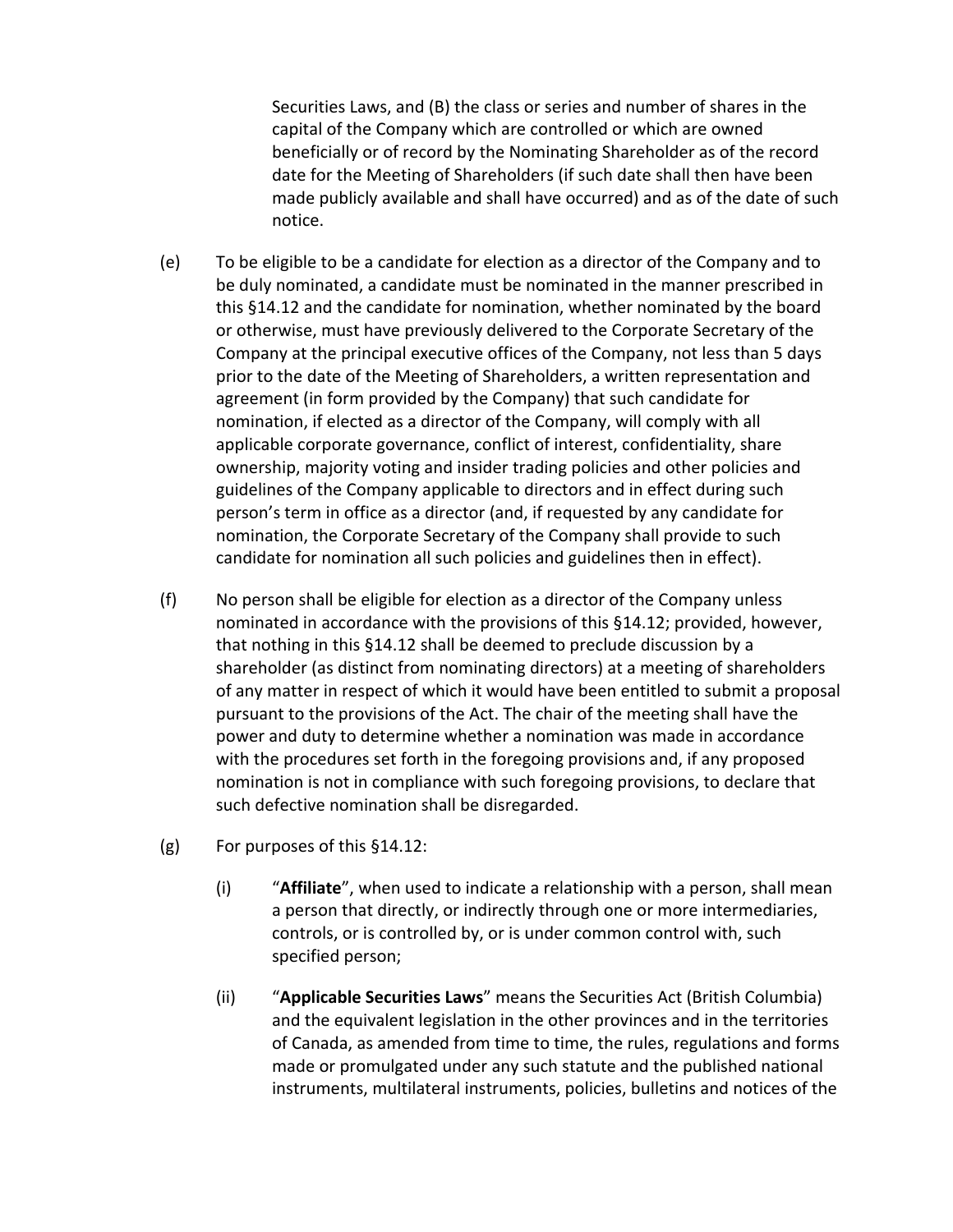securities commissions and similar regulatory authorities of each of the applicable provinces and territories of Canada;

- (iii) **"Associate**", when used to indicate a relationship with a specified person, shall mean (A) any corporation or trust of which such person owns beneficially, directly or indirectly, voting securities carrying more than 10% of the voting rights attached to all voting securities of such corporation or trust for the time being outstanding, (B) any partner of that person, (C) any trust or estate in which such person has a substantial beneficial interest or as to which such person serves as trustee or in a similar capacity, (D) a spouse of such specified person, (E) any person of either sex with whom such specified person is living in conjugal relationship outside marriage or (F) any relative of such specified person or of a person mentioned in clauses (D) or (E) of this definition if that relative has the same residence as the specified person;
- (iv) "**Derivatives Contract**" shall mean a contract between two parties (the "Receiving Party" and the "Counterparty") that is designed to expose the Receiving Party to economic benefits and risks that correspond substantially to the ownership by the Receiving Party of a number of shares in the capital of the Company or securities convertible into such shares specified or referenced in such contract (the number corresponding to such economic benefits and risks, the "Notional Securities"), regardless of whether obligations under such contract are required or permitted to be settled through the delivery of cash, shares in the capital of the Company or securities convertible into such shares or other property, without regard to any short position under the same or any other Derivatives Contract. For the avoidance of doubt, interests in broad‐based index options, broad‐based index futures and broad‐based publicly traded market baskets of stocks approved for trading by the appropriate governmental authority shall not be deemed to be Derivatives Contracts;
- (v) "**Meeting of Shareholders**" shall mean such annual shareholders meeting or special shareholders meeting, whether general or not, at which one or more persons are nominated for election to the board by a Nominating Shareholder;
- (vi) "**owned beneficially**" or "**owns beneficially**" means, in connection with the ownership of shares in the capital of the Company by a person, (A) any such shares as to which such person or any of such person's Affiliates or Associates owns at law or in equity, or has the right to acquire or become the owner at law or in equity, where such right is exercisable immediately or after the passage of time and whether or not on condition or the happening of any contingency or the making of any payment, upon the exercise of any conversion right, exchange right or purchase right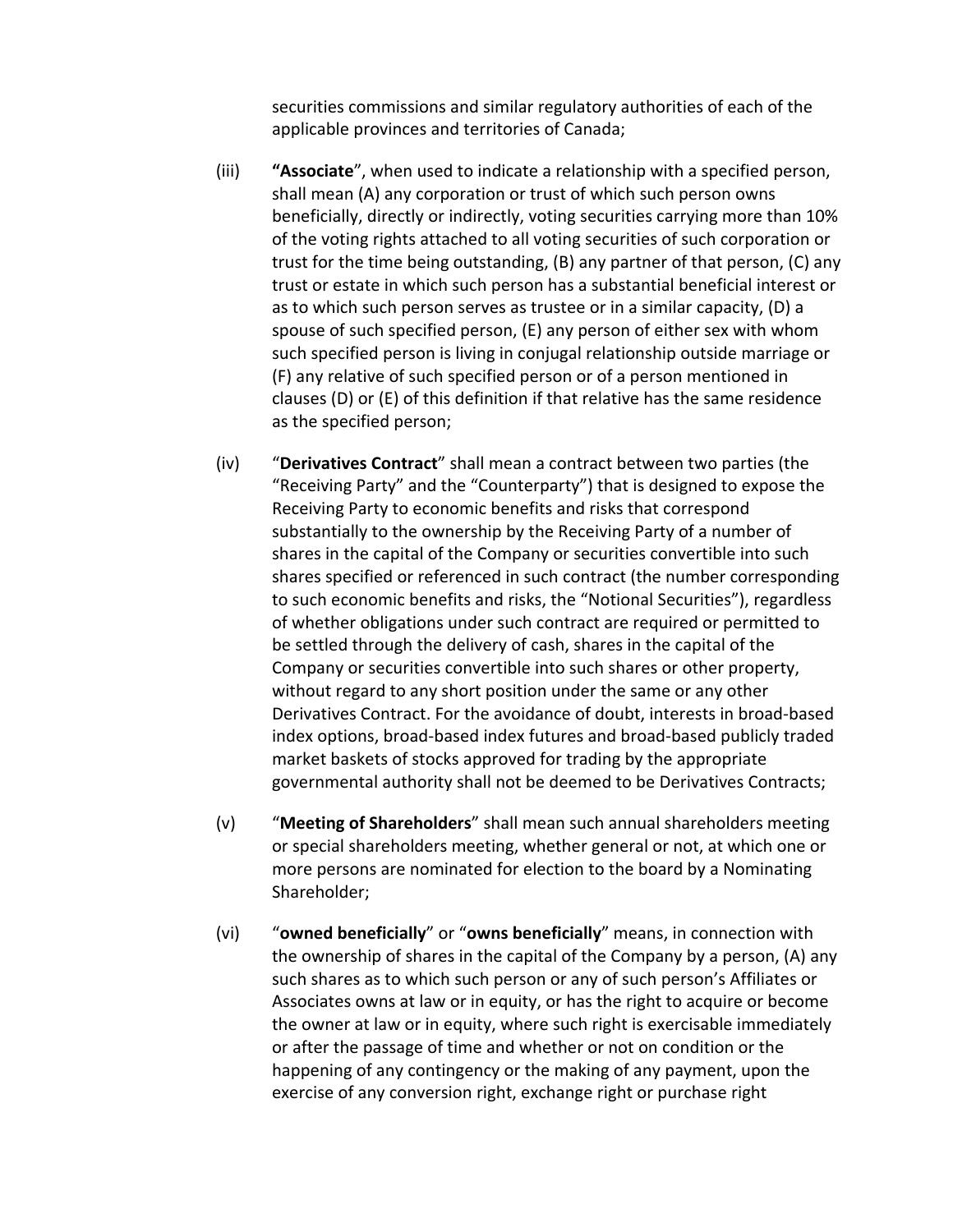attaching to any securities, or pursuant to any agreement, arrangement, pledge or understanding whether or not in writing; (B) any such shares as to which such person or any of such person's Affiliates or Associates has the right to vote, or the right to direct the voting, where such right is exercisable immediately or after the passage of time and whether or not on condition or the happening of any contingency or the making of any payment, pursuant to any agreement, arrangement, pledge or understanding whether or not in writing; (C) any such shares which are beneficially owned, directly or indirectly, by a Counterparty (or any of such Counterparty's Affiliates or Associates) under any Derivatives Contract (without regard to any short or similar position under the same or any other Derivatives Contract) to which such person or any of such person's Affiliates or Associates is a Receiving Party; provided, however that the number of shares that a person owns beneficially pursuant to this clause (C) in connection with a particular Derivatives Contract shall not exceed the number of Notional Securities with respect to such Derivatives Contract; provided, further, that the number of securities owned beneficially by each Counterparty (including their respective Affiliates and Associates) under a Derivatives Contract shall for purposes of this clause be deemed to include all securities that are owned beneficially, directly or indirectly, by any other Counterparty (or any of such other Counterparty's Affiliates or Associates) under any Derivatives Contract to which such first Counterparty (or any of such first Counterparty's Affiliates or Associates) is a Receiving Party and this proviso shall be applied to successive Counterparties as appropriate; and (D) any such shares which are owned beneficially within the meaning of this definition by any other person with whom such person is acting jointly or in concert with respect to the Company or any of its securities; and (vii) "**public announcement**" shall mean disclosure in a press release reported by a national news service in Canada, or in a document publicly filed by the Company or its agents under its profile on the System of Electronic Document Analysis and Retrieval at www.sedar.com.

(h) Notwithstanding any other provision to this §14.12, notice or any delivery given to the Corporate Secretary of the Company pursuant to this §14.12 may only be given by personal delivery, facsimile transmission or by email (provided that the Corporate Secretary of the Company has stipulated an email address for purposes of this notice, at such email address as stipulated from time to time), and shall be deemed to have been given and made only at the time it is served by personal delivery, email (at the address as aforesaid) or sent by facsimile transmission (provided that receipt of confirmation of such transmission has been received) to the Corporate Secretary at the address of the principal executive offices of the Company; provided that if such delivery or electronic communication is made on a day which is a not a business day or later than 5:00 p.m. (Vancouver time) on a